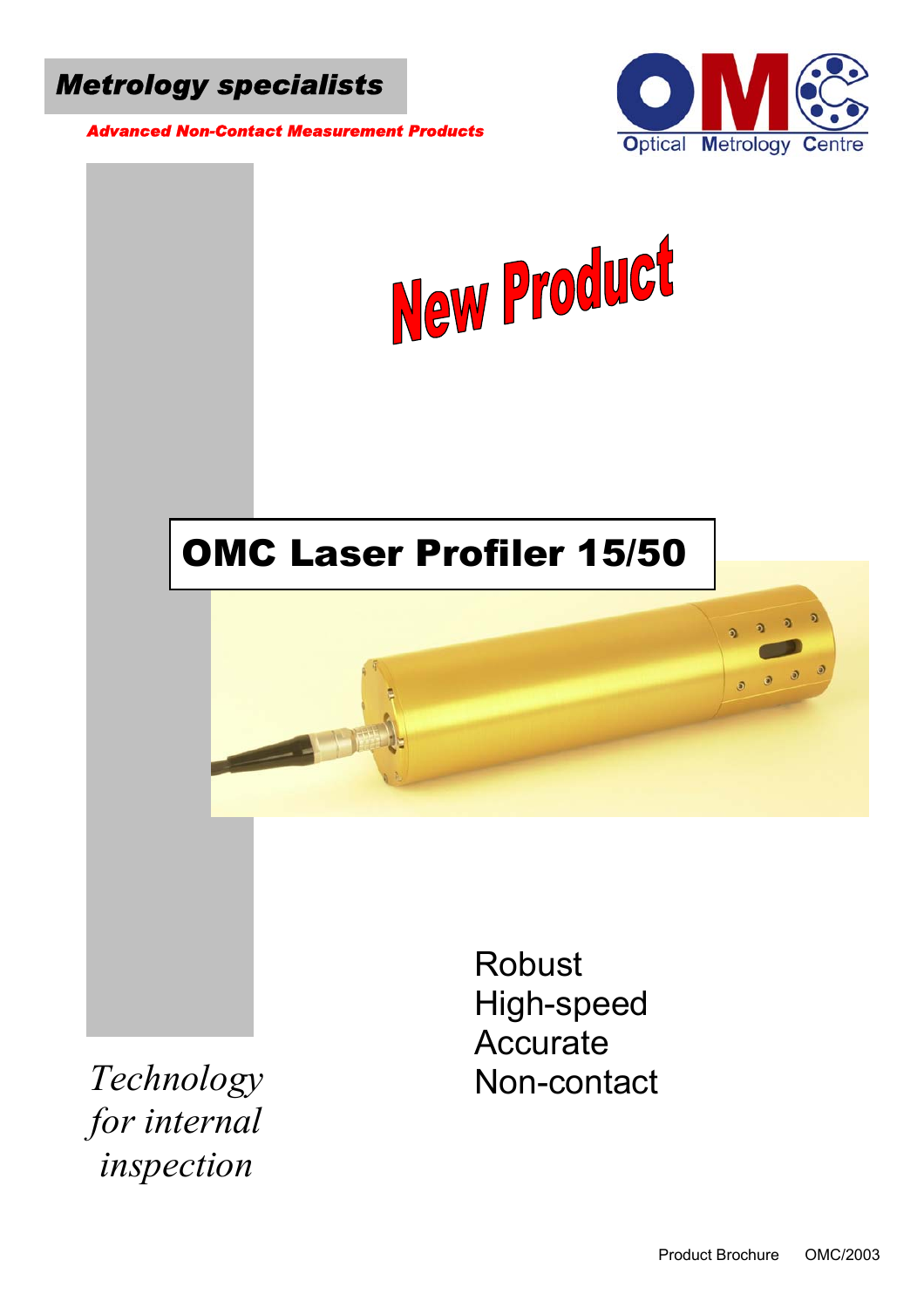

*\dvanced Non-Contact Measurement Product* 



### **Overview**

The OMC laser profiler has been created in response to demand from a wide range of clients. The tool has been tested in steel, plastic, clay and cast iron pipes, concrete cavities, epoxy coated structures and ductings. Clients include those from the military, water, waste and offshore industries.

The profiler measures internal shapes from 140 to 480 mm diameter. A profile is created using a laser triangulation probe that is rotated through 360 degrees. The angle of the probe is recorded by an optical encoder. Up to 1000 measurements can be recorded per second. A typical profile will usually consist of 2000 measurements and takes about three seconds to collect. Variations in surface colour are taken into account automatically, allowing the profiler to measure objects from black to white. An internal inclinometer for vertical profiles ensures that all profiles can be referred to vertical regardless of the rotation of the device.



# Applications

The system has been proven in use in both the offshore oil and water/waste industries in an extensive research and development phase. The profiler is robustly built to operate in industrial environments, for example:

- Oil and gas pipe measurement
- Plastic pipe deformation
- Manufacturing quality assurance
- Water and waste asset management
- Nuclear industry pipe condition assessment
- Process industry ducting and pipe-work checking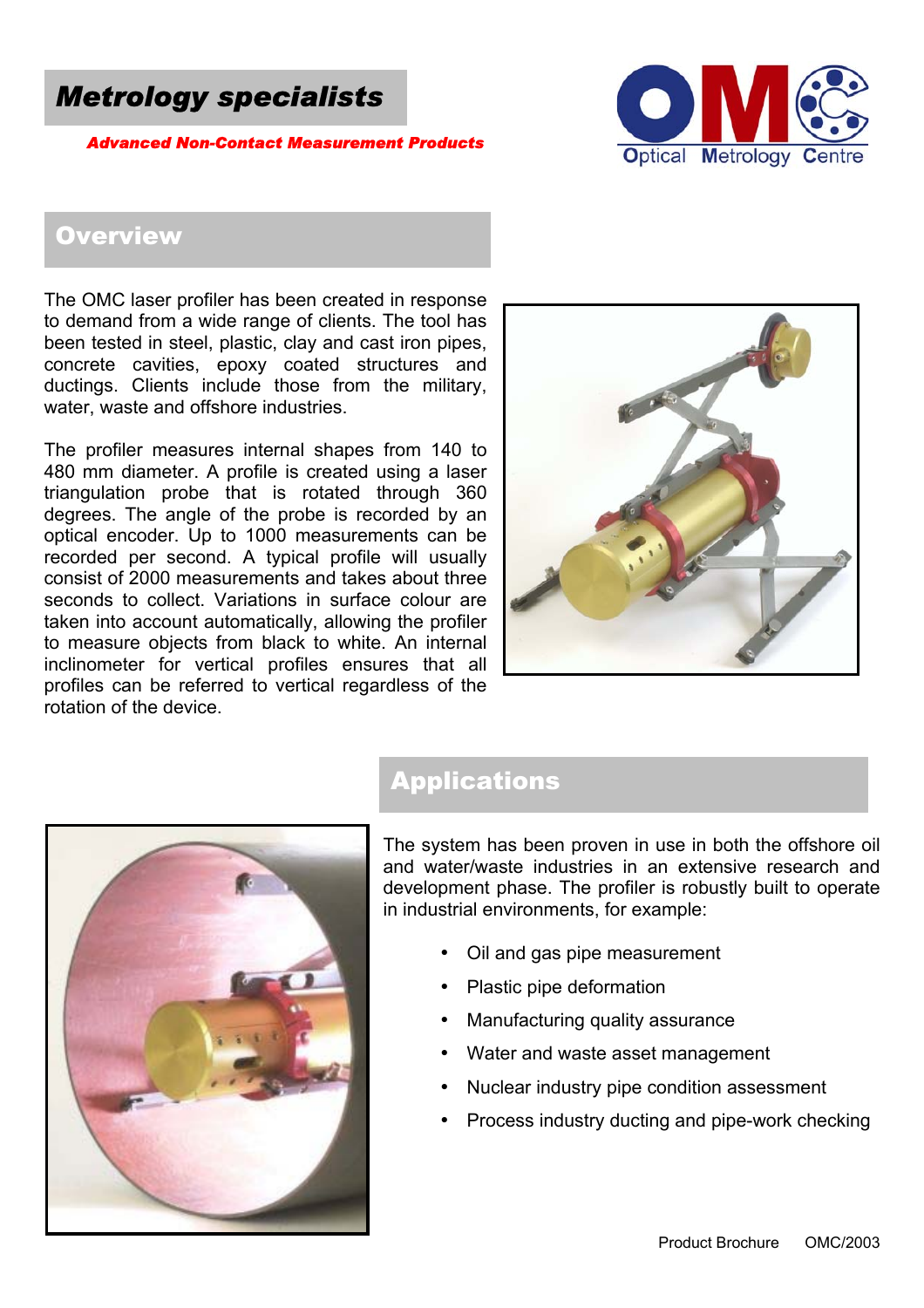# *Metrology specialists*

#### *Advanced Non-Contact Measurement Products*



#### Profiles

A profile of a pipe or similar structure can identify characteristics such as ovality, cracks, dents, cavitation or a manufacturing defect. In comparative mode, the information can indicate the extent of deformation over a period of time or the thickness of coatings (e.g. epoxy) in 'before and after' measurements. The system can also be used to create inventories (like measurements of pipe sizes for relining) and to survey internal structures for replacement and modification. Plastic pipes can be surveyed to assess whether the pipe has been bent at too great an angle, which may lead to problems in the future. The profiler has many uses in the measurement of other shapes such as rectangular ducting or moulds and in quality control of key features in manufactured components.





#### **Software**

The profiler comes with either Microsoft Windows<sup>TM</sup> software or with an optional Software Development Kit for National Instruments "Labview" that allows the user to integrate the system into their own applications. The basic software allows the user to perform least squares circle fits and computes ovality measures where appropriate. The resulting information is automatically stored to disk in a sequential manner, allowing rapid nspection of pipes or other structures. i

T he user interface provides: automatic incremental file s ave, circle fit and deviation plot, and spreadsheet a ccess to profiler information.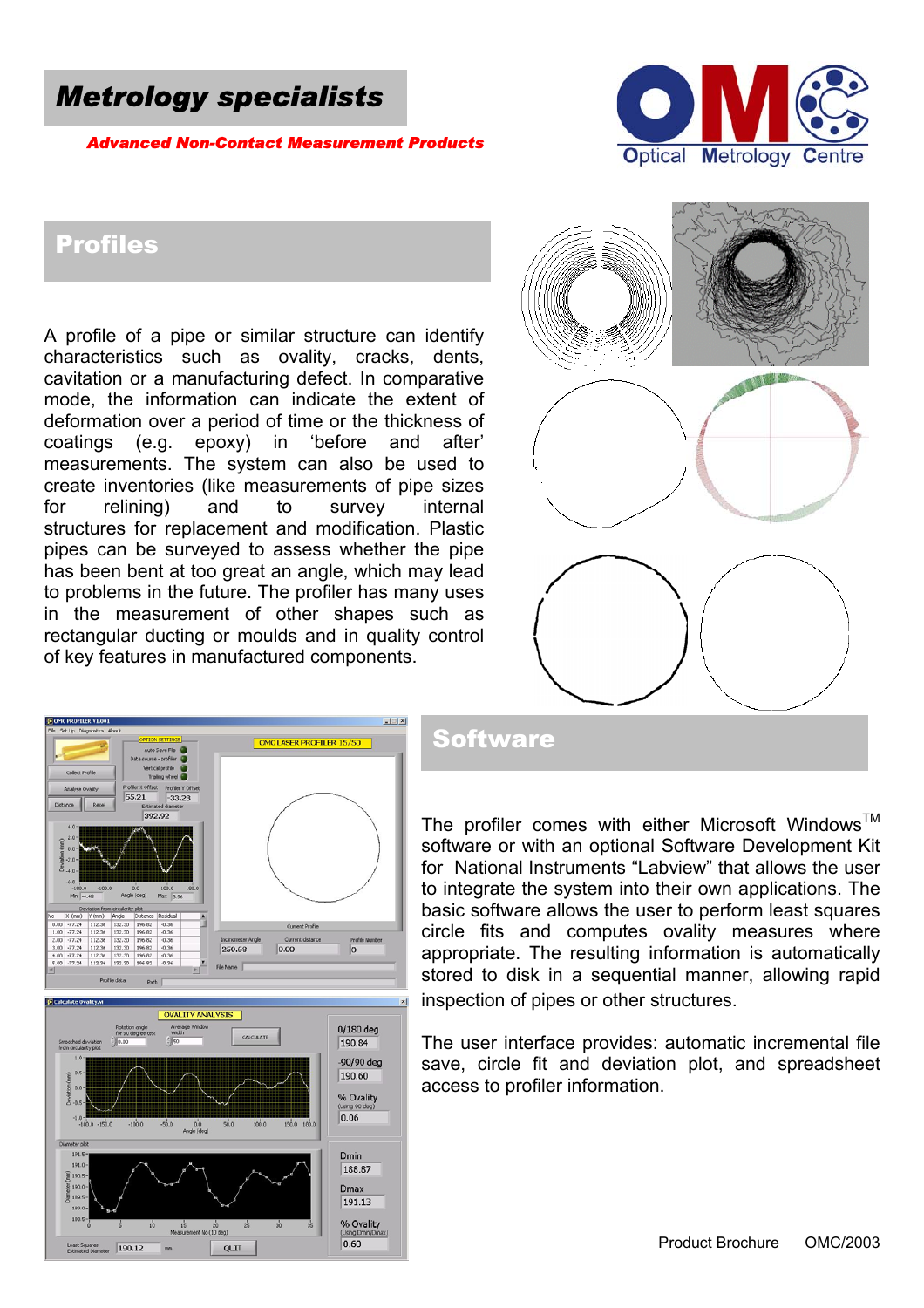# *Metrology specialists*

 *Advanced Non-Contact Measurement Products* 



# Technical Data

| <b>Size</b>             | 100 mm dia x 387 mm long                         |  |
|-------------------------|--------------------------------------------------|--|
| Range                   | Max dia. 128-528 mm, Typ dia. 140-480 mm         |  |
| <b>Resolution</b>       | $0.1$ mm                                         |  |
| Distance accuracy       | Between 0.1 and 0.8 mm, see error plot below     |  |
| Angular accuracy        | 0.1 degrees                                      |  |
| Inclinometer resolution | 0.1 degrees                                      |  |
| Communications          | 2 x RS232                                        |  |
| Cable length            | Max 20 metres                                    |  |
| Interface               | PCMCIA card to portable PC                       |  |
| Power                   | 24 Volts DC or 110-240 V AC or internal 24 V 1.7 |  |
|                         | Ah NiCad battery (optional)                      |  |
| Current                 | Less than 1 Amp                                  |  |
| Software                | Windows 2000                                     |  |
| Safety                  | Class II visible Laser of < 1 mW output          |  |
| Weight                  | 6 Kg                                             |  |



# Construction

- Anodized aluminium
- Lemo connectors
- Highly durable design suitable for general use.